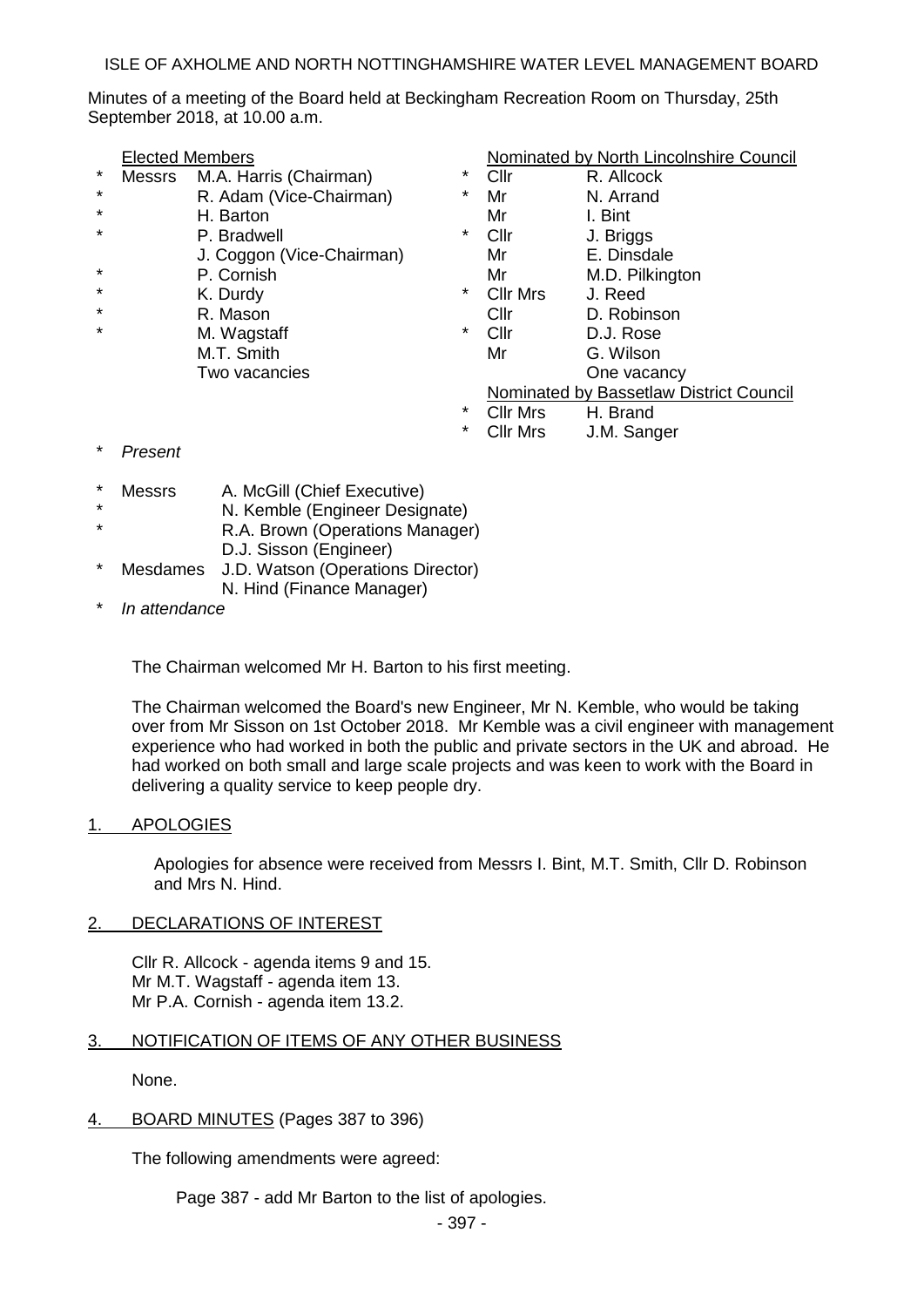Page 391, Minute 11, third paragraph - replace 'August' with 'March and April'. Page 393, Minute 13, second paragraph, second sentence - amend 'let' to 're-let'.

## RESOLVED

That the minutes of the meeting of the Board held on 26th July 2018 be confirmed as a correct record subject to the above amendments.

# 5. MATTERS ARISING

Minute 11, Page 391 - The Engineer confirmed that the proposed new development in the area would be taken into account.

Cllr Mrs H. Brand reported that Misterton Parish Council had received a response from the Environment Agency to say they were aware of the issue with the jetties on the River Idle.

Regarding Minute 17, Cllr Mrs J. Reed reported that planning applications were still being approved despite the flooding problems in the area.

## 6. DRAINAGE RATES AND SPECIAL LEVIES

Drainage rates and special levies outstanding at 17th September 2018 totalled £462,086.56. To date, 61.17% of the amount outstanding for the year had been collected.

### RECEIVED

## 7. FINANCE

The attached Finance report was presented for consideration. The Chief Executive reported that plant depreciation and investment opportunities would be reviewed in the new year.

## RESOLVED

That the attached report be noted and the payment schedule approved.

## 8. OPERATIONS REPORT

### 8:1 Maintenance Works

The Operations Director gave an update on works undertaken by the Board's Direct Labour Organisation. The summer maintenance programme was well underway with 46% of flailing and 31% of weedcutting completed. Some work had also been undertaken on Paupers, Wiseton Main and Gringley Main drains using the weedboat; due to the delay in this work there was considerably more weedgrowth and work next year would be undertaken earlier.

Rainfall and pump run hours were circulated for information.

### RECEIVED

## 8:2 Pumping Stations and Plant

An update on the current asset status was presented and issues with the weedscreens at Wiseton and Southfields pumping stations highlighted. Problems with the pump at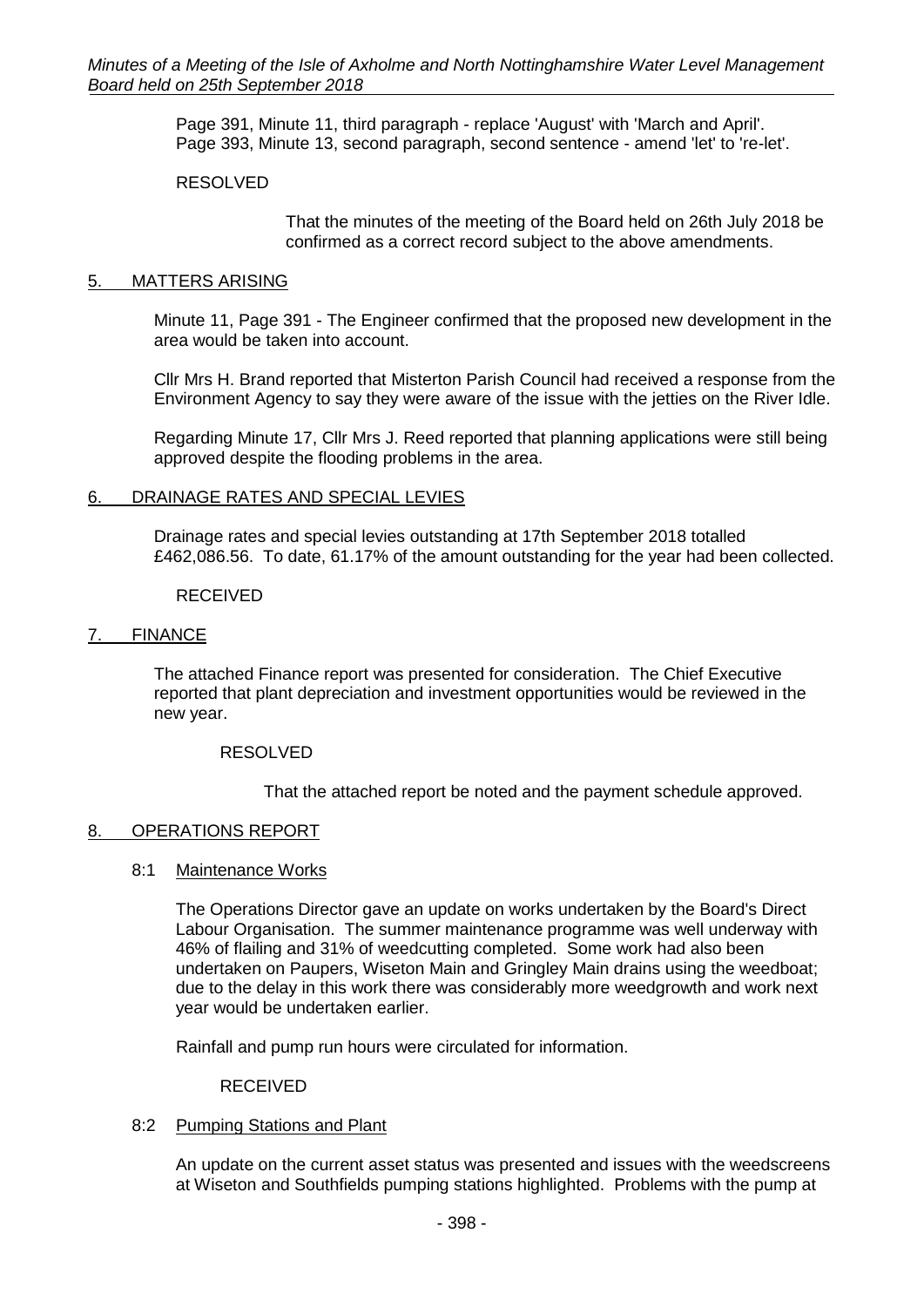Cow Lane and the supply at Althorpe were being investigated. A further issue had arisen with the power supply at Kelfield but Officers stated that generators were available should they be required.

The new wheeled Volvo had been delivered and was operational.

Officers reported on the four tenders received for a new 18tonne excavator, one of which did not meet the required specification. Officers confirmed that the Volvo achieved the best whole-life cost of the three machines.

The Volvo 180C excavator had been sold at auction for £18,762.50 this was in excess of the £16,000 offered as trade-in; a machine had been hired in for use until the replacement arrived.

The Operations Director reported that the windscreen on the Spearhead had been broken by a stone; the second windscreen this year. Ways of protecting the screen to prevent a reoccurrence were being investigated and a spare screen had been ordered as these were shipped from abroad and delivery was slow. The manufacturer had been informed.

### RESOLVED

That the Board purchase a Volvo EC220E excavator at a net cost of £168,000 for delivery in January 2019, the cost to be met from balances.

### 8:3 Working in the Vicinity of Services

One of the Board's machines had damaged a foul rising main in Eastoft. Staff had reacted quickly to the incident, installing a dam and informing Severn Trent Water who fixed the main the following day.

The Operations Director was pleased to report that Severn Trent Water had acknowledged that the Board needed to know the location of their services and would ensure that they were properly marked in the future. A layer would also be provided showing the location of their services for inclusion on the Board's GIS system.

## RECEIVED

## 9. BYELAW APPLICATIONS

## 9:1 Carr Dyke North - Erection of New Dwelling and Fence

An application had been received for the erection of a new dwelling and fence on land adjacent to 71 Oakdale Road, Retford within nine metres of the Board maintained Carr Dyke North in the parish of Retford. Officers had raised an objection to the planning application (18/01005/RSB) as it did not comply with the Board's policy for new development in close proximity to Board maintained watercourses. The proposed dwelling would be 4.085 metres from the bank top of the watercourse and the fence 1.8 metres from the bank top.

The Operations Manager did, however, report that the Board's access along this bank of the watercourse was already restricted due to the location of existing properties and a relaxation of the Board's Byelaws had previously been agreed to allow development. There was uninterrupted access along the opposite bank for the Board's machinery.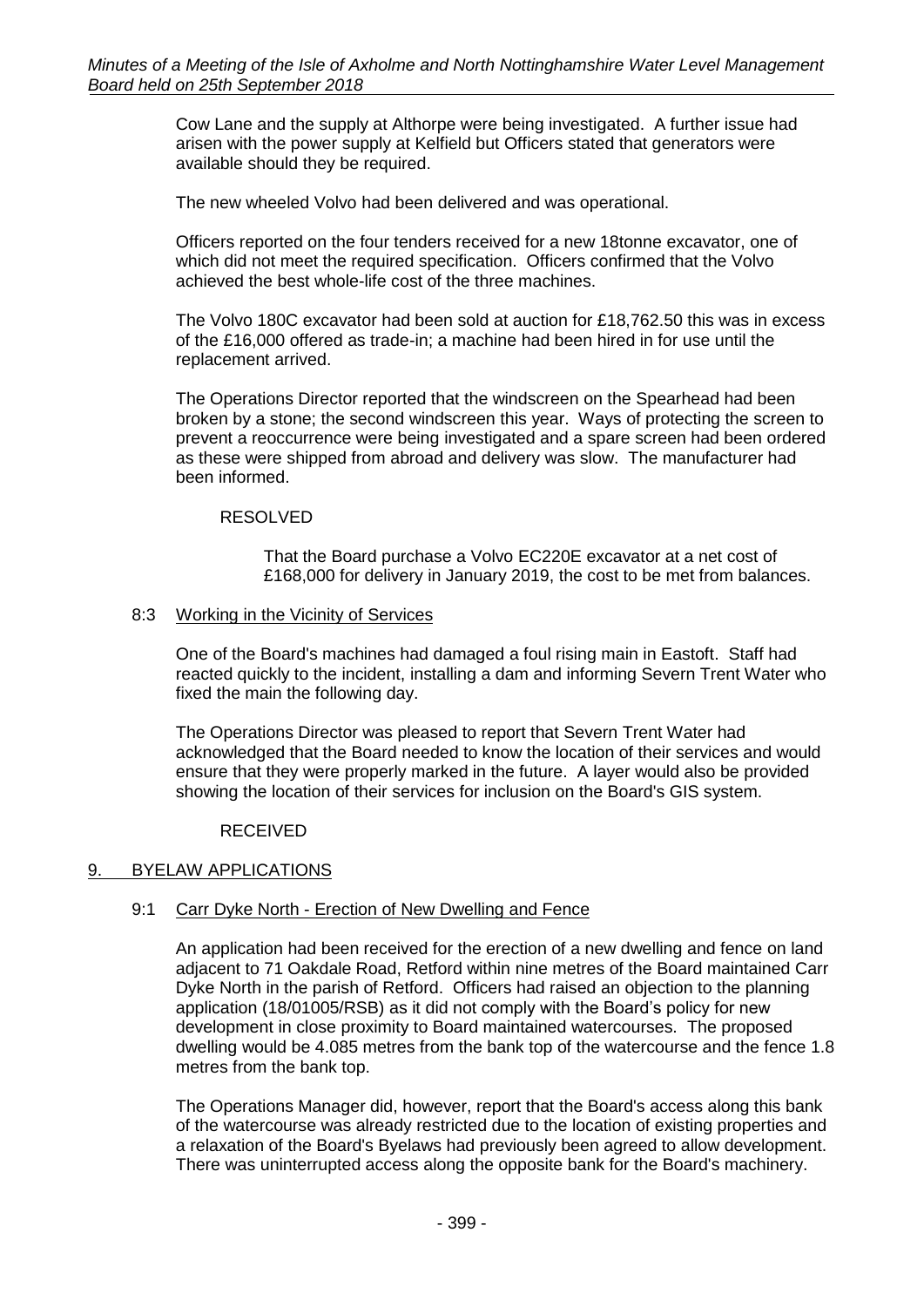Officers suggested that the applicant could be asked to contribute to the improvement of the watercourse prior to development taking place. Mr R. Adam was in favour of this,

## RESOLVED

That consent be granted for the erection of a new dwelling within nine metres but no closer than four metres and a fence no closer than 1.8 metres of the Board Carr Dyke North Drain at national grid reference SK 470446 382024 in the parish of Retford subject to:

- (a) All works being undertaken to the specification and satisfaction of the Board's Engineer.
- (a) The applicant contributing towards the improvement of the watercourse prior to development of the site.
- (c) Confirmation that agreement in perpetuity has been agreed with the landowner on the opposite bank of the watercourse.

## 9:2 Lounds Rates Drain Branch - Demolition of Workshop and Erection of New Dwelling

An application had been received to demolish an existing workshop and to build a new dwelling at 10 Haxey Lane, Haxey, within nine metres but no closer than 4.5 metres of the Board maintained Lounds Rates Drain Branch culvert. This was one of three properties to be built on the site.

The culvert was a 450mm diameter pipe and in accordance with the Board's policy, under normal circumstances, works of this nature should be sited at least 3.5 metres away from the edge of the culvert. The Operations Manager did, however, point out that the new dwelling would be sited further away from the culvert than the existing workshop.

## RESOLVED

That consent be granted for demolition of the workshop and erection of a new dwelling within nine metres but no closer than 4.5 metres from the centre of the Board maintained Lounds Rates Branch Drain at national grid reference SK 477400 399568 in the parish of Haxey subject to all works being undertaken to the specification and satisfaction of the Board's Engineer.

## 10. ASSET RENEWAL AND REFURBISHMENT PROJECTS

## 10:1 Southfield Pumping Station Refurbishment

The Outline Business Case (OBC) to accompany the Flood Defence Grant in Aid application was being prepared by Officers and the contractor engaged to investigate the options for improvement as the catchment would be increased by about 7% with the connection of the Blackdyke catchment.

Officers reported that the performance measurements made on the pumps confirmed that they had a much greater capacity than stated in the original specification and no upgrade was required.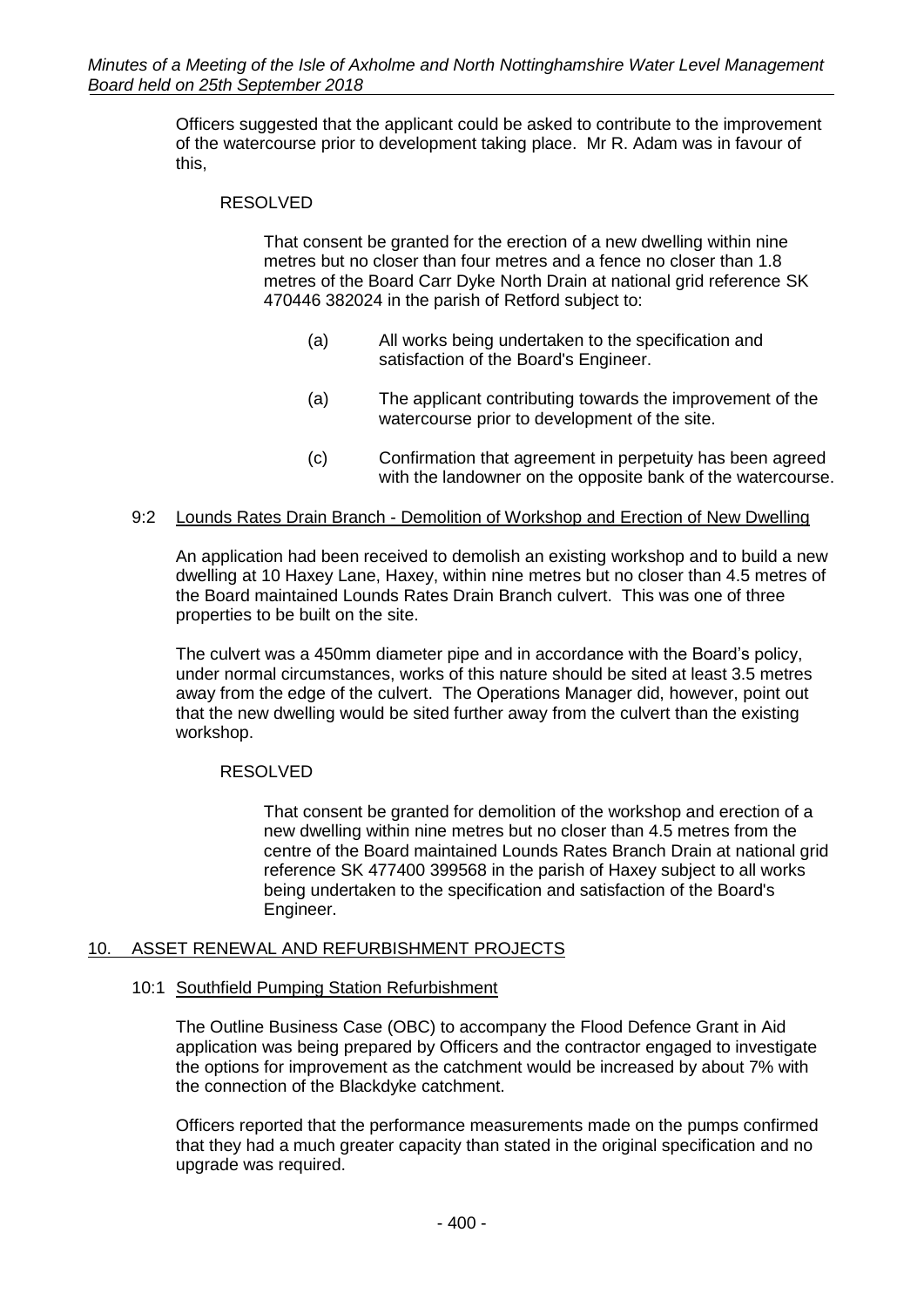A contractor had been appointed to refurbish the existing automatic weedscreen cleaner which was currently inoperable. Due to the urgency of the work, tenders had not been sought and the contract was offered to the recently successful tenderer of the Kelfield automatic weedscreen cleaner for the same cost as the units were identical. This decision had been approved by the Chairman and Vice-Chairman and the two units would be refurbished in tandem.

The old brick pumping station built in 1939 and housing two diesel pumps was closed in 1998 when the electric station was built. The building and contents were in a dilapidated state and a potential safety hazard. As this served no operational purpose Officers recommended that the building be demolished and the contents offered for spares or scrap. Cllr Mrs H. Brand suggested that the bricks and tiles could also be sold to generate some income and offset the cost of clearing the site.

It was noted that the link to the Kelfield catchment had now been completed.

# RESOLVED

- (a) That the decision to the award the contract for the weedscreen cleaner be approved at a cost of £33,470.
- (b) That the old brick built pumping station be demolished; the contents and bricks/tiles to be offered for sale/scrap.

# 10:2 Medium Term Plan (MTP) Update

Confirmation of the projects to remain in the MTP programme for the period up to 2021 and the pipeline projects for the subsequent six-year capital funding programme was awaited. There was, however, a small shortfall nationally between the requested and actual funding settlements and a re-prioritisation exercise was underway for those projects where over 200 properties would be removed from a high level of risk. The Board's projects to refurbish Heckdyke and Three and Four Bridges Pumping Stations may be affected.

## RECEIVED

## 10:3 Wiseton Pumping Station - Automatic Weedscreen Cleaner

As instructed at the last Board meeting, investigation works have commenced on rectifying the issues with the automatic weedscreen cleaner being experienced during flood times at Wiseton Pumping Station. This station took water from the canal in overflow periods.

Officers had considered refurbishing the weedscreen but there was very little difference in cost between refurbishment or replacement. Officers therefore proposed the installation of a new grab, modification to the control panel and maintenance of trolley together with the installation of a new weedscreen at a cost of £24,232 and the removal of silt from the outfall bay at a cost of £10,000.

## RESOLVED

(a) That the Board proceed with the purchase of a new weedscreen, new weedscreen cleaner and bars and grab, modification to the control panel, maintenance of the trolley and desilting of the outfall bay at a total cost of £34,232.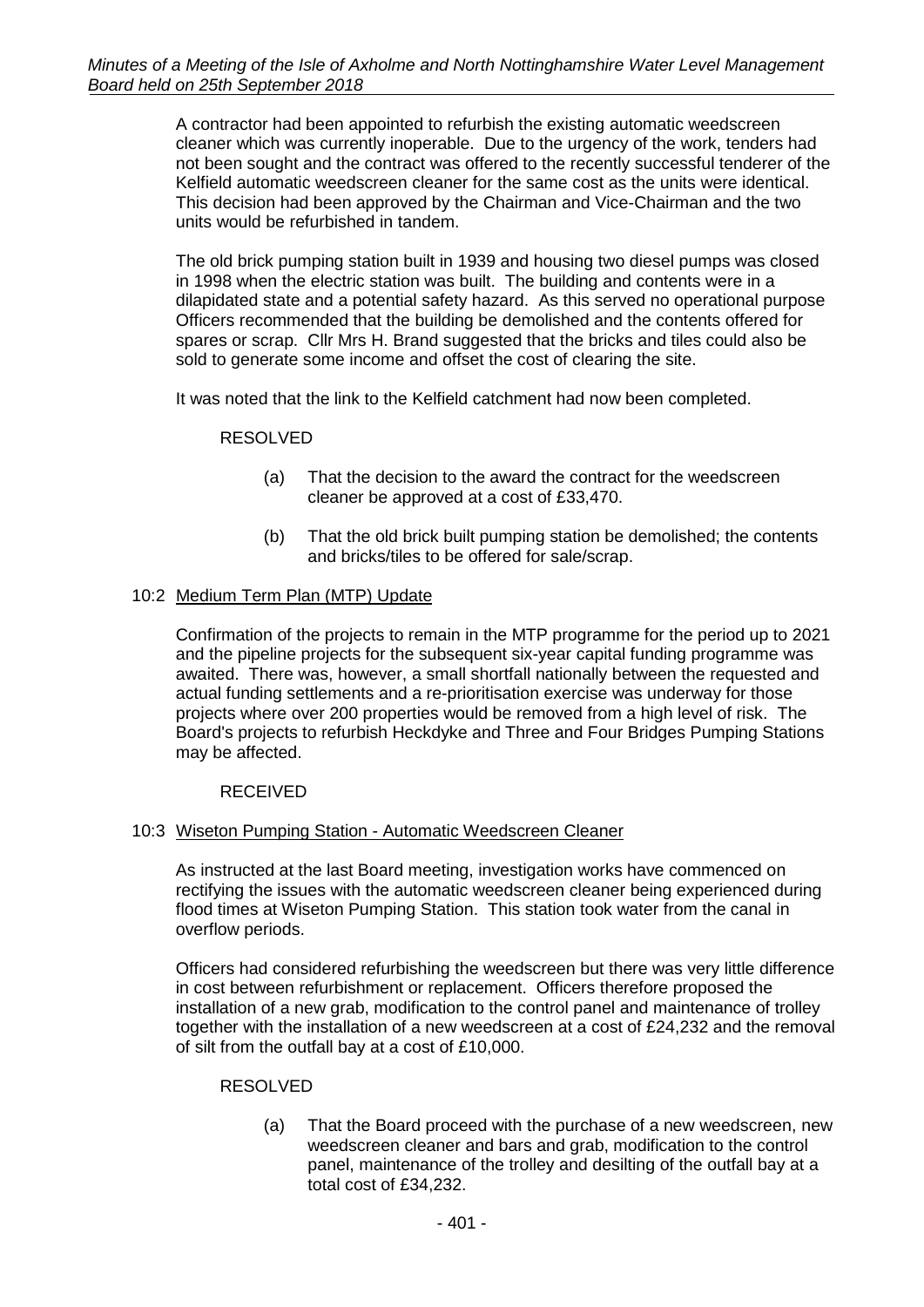(b) That the work be funded from the emergency repairs budget (£17,526), the remainder to be taken from balances £16,706.

### 10:4 Kelfield / Black Dyke / Southfield Pumped Catchments

Expenditure to date for the overall scheme was £288,438 against the approved budget of £490,000. Officers expected all works to be completed within the budget.

Installation of the new electrical control panel and fish friendly pump at Kelfield Pumping Station was underway and commissioning of the station would be undertaken once the transformer had been installed and connected, hopefully in November this year. A 12" mobile pump was on site should it be required whilst the pumps were out of operation.

The obstruction in the discharge pipeline reported at the last meeting had been removed in preparation for the lining to be installed although a date for this work was still awaited from the contractor.

The contractor had completed the build of the new trolley unit for the weed rake and this was due to be installed early next month.

The syphon connection from Blackdyke to Southfield was now operational. An incorrect pre-cast headwall unit had been installed by the contractor but this would be rectified at no extra cost to the Board.

In response to the Chairman, Officers confirmed that Blackdyke Pumping Station could still be used and Officers continued to pursue the electricity company for a date by which the upgraded supply would be available.

Kelfield Catchwater Drain bank raising works were substantially complete with only a short section of 385 metres in one field remaining; this would be undertaken after the summer maintenance works.

The improvement works on Kelfield East Drain and the extension to the syphon connection had been completed by the Board's Direct Labour Organisation and the system was now fully operational, taking water from Blackdyke to Southfield.

### RECEIVED

## 10:5 South Street Pumping Station

It was noted that the modelling work had been delayed whilst technical resources were diverted on emergency recovery schemes within the Consortium.

### RECEIVED

## 11. SNOW SEWER DEMAINING AND ASSET TRANSFERS

Following negotiations with the Environment Agency, confirmation had been received that Drain Head (Snow Sewer) Pumping Station, Snow Sewer and associated land, jointly valued at £82,000 would be transferred to the Board. Officers reported that a commuted sum of £97,614 would be paid to the Board in respect of future maintenance and operation of these assets.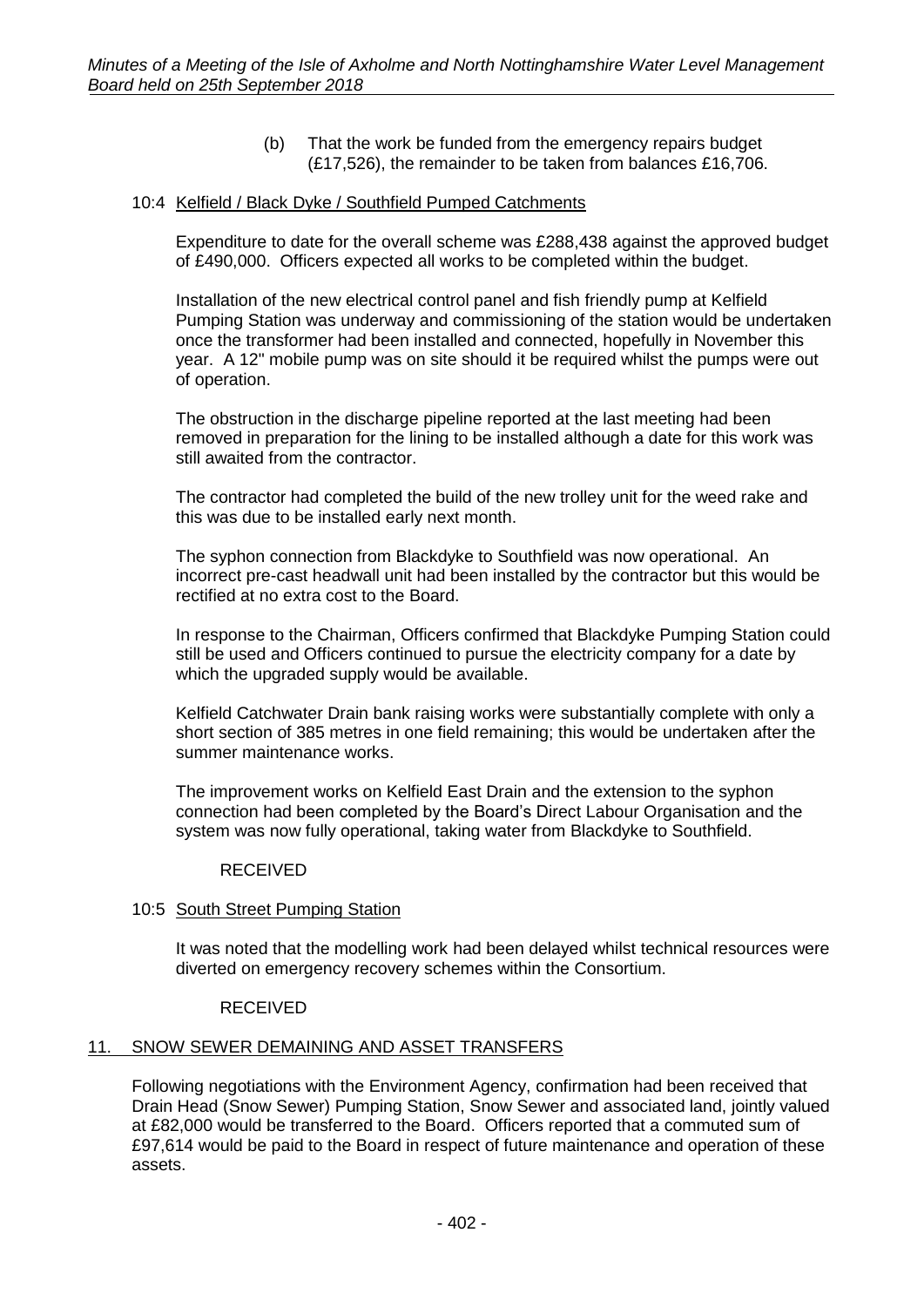The Agreement for the transfer was being checked by the Board's solicitor; each party would be responsible for its own legal costs. Officers confirmed that fishing and non-commercial grazing rights had been granted subject to certain restrictions.

Officers estimated costs of £4,000 would need to be spent on the pumping station.

It was proposed by Cllr Mrs J. Reed and seconded by Cllr R. Allcock that the Board agree to the transfer.

Cllr J. Briggs left the meeting.

RESOLVED

That the Transfer of Snow Sewer Pumping Station and associated land from the Environment Agency to the Board be approved subject to the receipt of the commuted sum as detailed above.

### 12. ENVIRONMENT AGENCY AND PARTNERSHIP MATTERS

### 12:1 Environment Agency

Officers were due to meet with the EA on 18th September to discuss further works to be undertaken under the PSCA.

The Board's Direct Labour Organisation would be undertaking weedcutting and desilting of the South Engine Drain this year and in return the Environment Agency would carry out flailing on the Folly Drain and annual jetting of the Whitgift outfall.

### 12:2 Association of Drainage Authorities (ADA) Update

The Chief Executive gave the following update on the recent Association of Drainage Authorities Policy and Finance Committee:

Concerns regarding members' attendance and proportion of representation.

A recent letter from East Riding of Yorkshire Council had been considered; it was understood that this had been prompted by a significant rise in the special levy. Amongst other things, the letter talked about governance of IDBs and the possible disaggregation of the rates. Cllr R. Allcock reported that the letter had also been sent to North Lincolnshire Council but stated that there was no issue with representation and membership on this Board. ADA would be responding to the letter.

ASA SUDS group will be working with ADA who would be providing administrative support.

A training package was being prepared for Board members and training would be given to Officers so that they could deliver this in the future.

The Rivers Authority Private Members Bill had stalled at second reading. ADA monitoring and responding to this. The Engineer reported that the Bill would legalise the set up of other tier authorities. The Bill was also seeking to change legislation in respect of drainage rates which if passed would make it easier to extend boundaries etc. for rating and levies.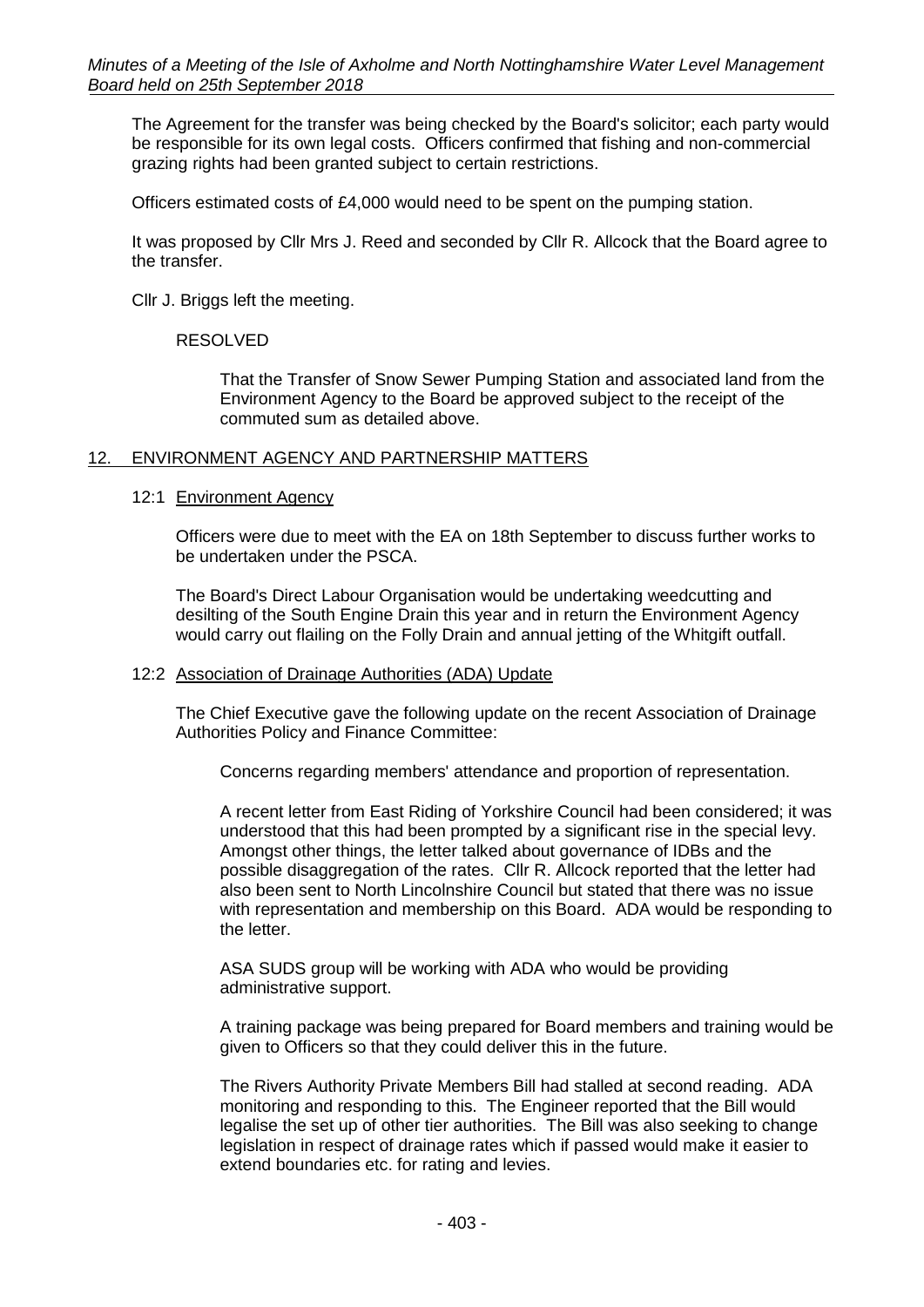# RECEIVED

### 13. ENVIRONMENTAL REPORT

13:1 Biosecurity Policy

The attached Biosecurity Policy had been prepared based on the model provided by the Association of Drainage Authorities in conjunction with the Environment Agency and the Department for Environment, Food and Rural Affairs (DEFRA) and was recommended for adoption by the Board. The Policy focused on preventing the spread of invasive non-native species.

Officers reported that across the Consortium, Boards had successfully undertaken control of Giant Hogweed at Marshchapel and continued to control Japanese Knotweed at Grainthorpe (Lindsey Marsh area) and floating pennywort at Drinsey Nook (Trent Valley area). These were controlled species under UK Waste Legislation and, as such, silt and soil containing their seeds or rhizomes must be disposed of at an appropriate facility and could not be spread on adjacent land. The recording of, and where appropriate, taking action against invasive non-native species was detailed in the Board's Biodiversity Action Plan.

DEFRA was taking a keen interest in internal drainage boards' performance in biosecurity matters and this was now included on the IDB1 Return.

### RESOLVED

That the attached Biosecurity Policy be adopted by the Board.

### 13:2 River Idle - Enhanced Maintenance

Mr M. Wagstaff declared an interest.

Officers were pleased to report that the Environment Agency had provided £25,000 via the Public Sector Co-operation Agreement, for the Board to undertake work with the long reach excavator along the River Idle.

To utilise this money efficiently, adjacent land-occupiers had been contacted to request they accept and deal with the disposal of the arisings free of charge enabling the Board to make maximum use of the excavator for works within the channel. Overall, the landowners were supportive of this proposal dependent on volume of material they would have to deal with but it was noted that not all landowners had the facility to undertake this work. Once the survey had been undertaken Officers would have a clearer picture of how much material needed to be removed from the channel and the cost of spreading/carting the spoil. The Operations Team would liaise with the landowners individually prior to works commencing after weedcutting.

Tree and bushing work to allow access for the Board's machinery would be undertaken by the Environment Agency.

Mr R. Adam welcomed the clearing of the channel but emphasised that there would still be a lot of work to be done on the upstream section.

Mr R. Adam asked Officers to include a separate agenda item on the next Board meeting for the River Idle enhanced maintenance to ensure that this did not lose momentum and that the work was undertaken this year as planned.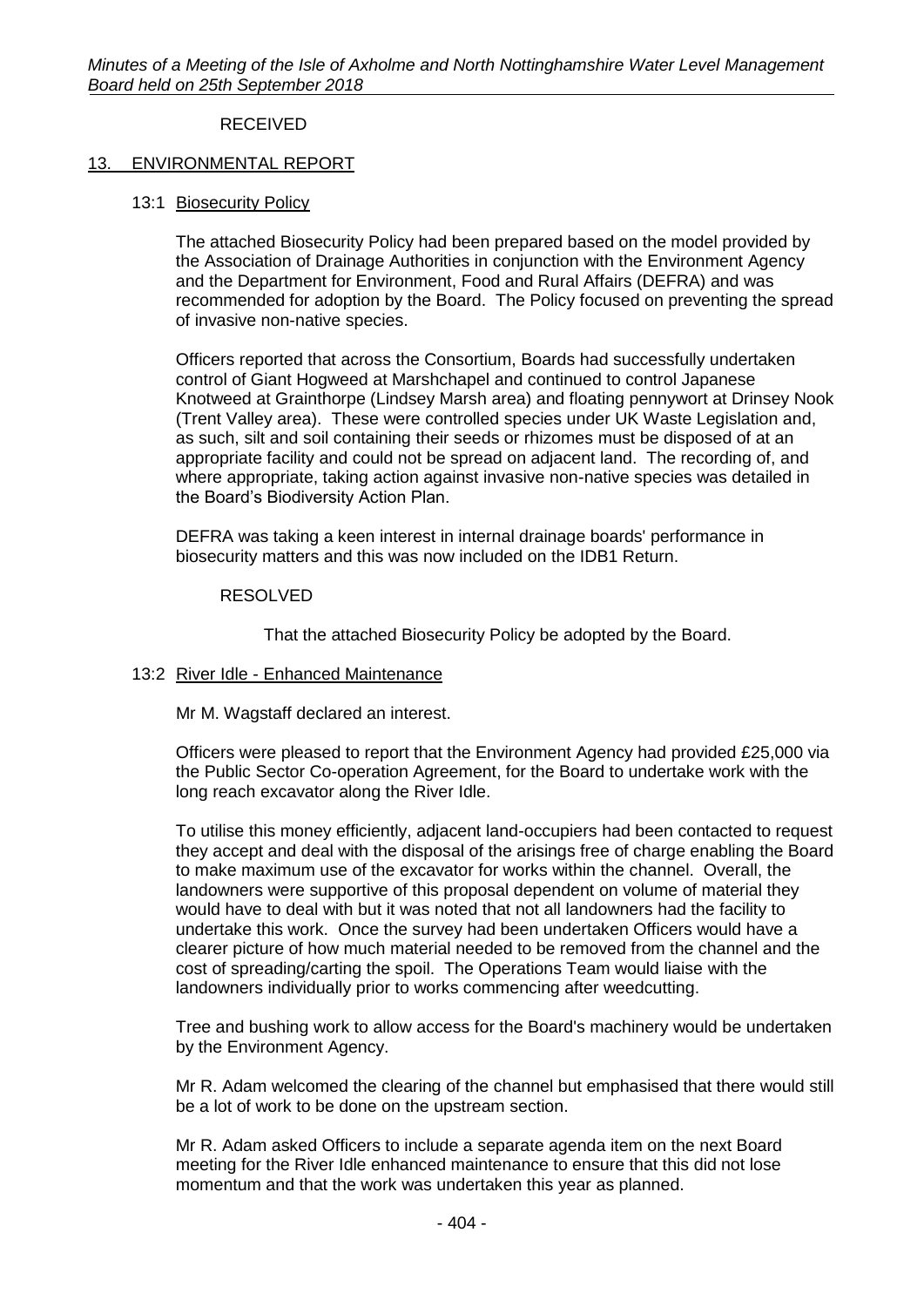## RESOLVED

That the Officers action be approved and that a further report be presented to the Board in November.

### 13:3 Water Resources Issues and Abstraction Licences Update

The Board currently let water into its catchment from Gringley Pumping Station along the River Idle, and at Southfield from the River Trent during high tide. Occupiers of land within the Southfield catchment had requested this but Officers had notified them that they used the water at their own risk as the River Trent was potentially contaminated with Brown Rot (a disease that affects potatoes). Use of this water for irrigation also required the consent of the Plant Health and Seed Inspectorate.

As the Trent water was potentially saline, a salinity meter had been purchased to monitor silt levels but, to date, no overly saline water had been detected.

As required under the new Water Resources Abstraction licencing system, licenses would be obtained for the above pumping stations. In response to Mr P. Cornish, the Engineer confirmed that the cost would be £1,500 per licence although national discussions were ongoing regarding area licences rather than individual ones.

The Board also had three other pumping stations where water transfer was possible (Heckdyke, Trentside and Rushcarr) and at these sites, operation of Environment Agency structures was required to allow water transfer. Discussions were ongoing as to the feasibility of using these structures.

### RECEIVED

## 13:4 Barn Owl Nest Boxes

During the 2018 breeding season, Barn Owls had bred at five of the Board's nest box site and eleven chicks were ringed for future monitoring purposes. Kestrels also bred in three boxes and Stock Doves in three.

## RECEIVED

## 14. HEALTH AND SAFETY

The Operations Director presented a report on five incidents which had occurred across the Consortium since the last meeting, fortunately no injuries had been sustained. She reported that appropriate measures had been put in place to reduce occurrences in the future.

An annual summary of incidents was reported; 15 across the Consortium, three of which were in the Isle of Axholme area. It was noted that the largest number (50%) of total incidents involved damage to machinery.

### RECEIVED

## 15. DELEGATED MATTERS - PLANNING, BYELAWS AND SUPERVISORY ROLE

## 15:1 Byelaw Applications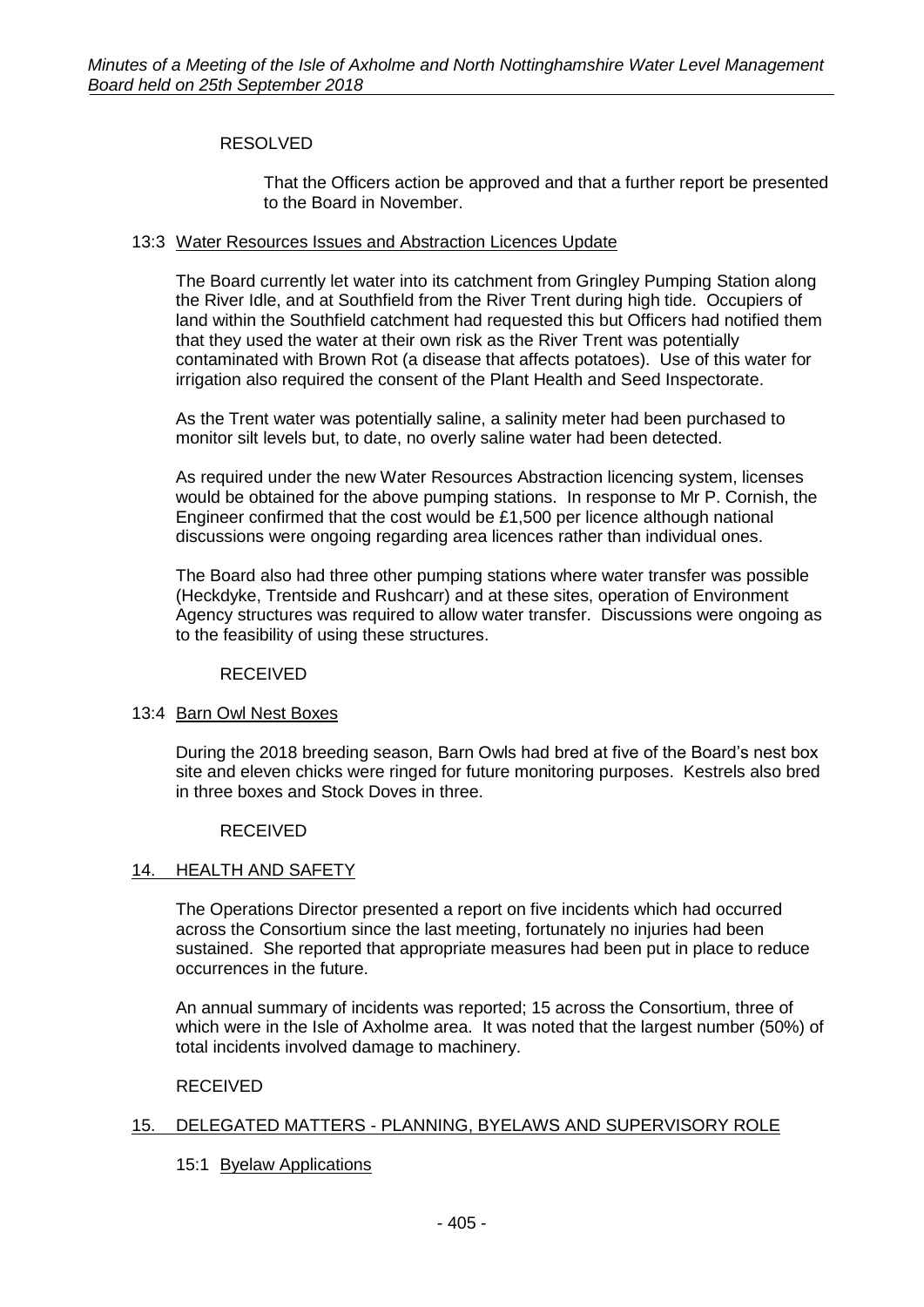The following application had been dealt with under delegated authority since the last Board meeting:

IOANN/LDC/2018/003 Installation by directional drilling of a new 90mm HPPE water main within nine metres of the Board maintained Folly Drain between national grid references SE 72882 00365 and SK 72752 99791 in the carriageway at Idle Bank, in the parish of West Woodside.

All works would be carried out to the specification and satisfaction of the Board's Operations Manager.

RECEIVED

### 15:2 Section 23 Applications

No consents had been issued in respect of Section 23 applications since the last Board meeting.

### RECEIVED

### 15:3 Planning Applications

Officers had commented on six planning applications since the last Board meeting, raising objection to planning application number 18/01005/RSB which was within eight metres of the Board maintained Carr Dyke Drain. The applicant had since applied for Byelaw consent and this was being considered.

### RECEIVED

## 16. ASSOCIATION OF DRAINAGE AUTHORITIES ANNUAL CONFERENCE

The Association of Drainage Authorities (ADA) Annual Conference would be held on 14th November 2018 in London. The cost would be £120 per person plus rail fares.

## RESOLVED

That the Chairman, Vice-Chairmen and Mr P. Cornish represent the Board at Conference on 14th November 2018.

### 17. PROJECT SUMMARIES

Project summaries were circulated for information.

Mr R. Adam reported that the Lords Hall Drain area was very overgrown. Officers confirmed that this was in the reforming programme for this winter.

### RECEIVED

### 18. POLICY REVIEW

The Chief Executive reported that a review of the following policies was underway to ensure compliance and best practice:

Financial Regulations Delegated Authority